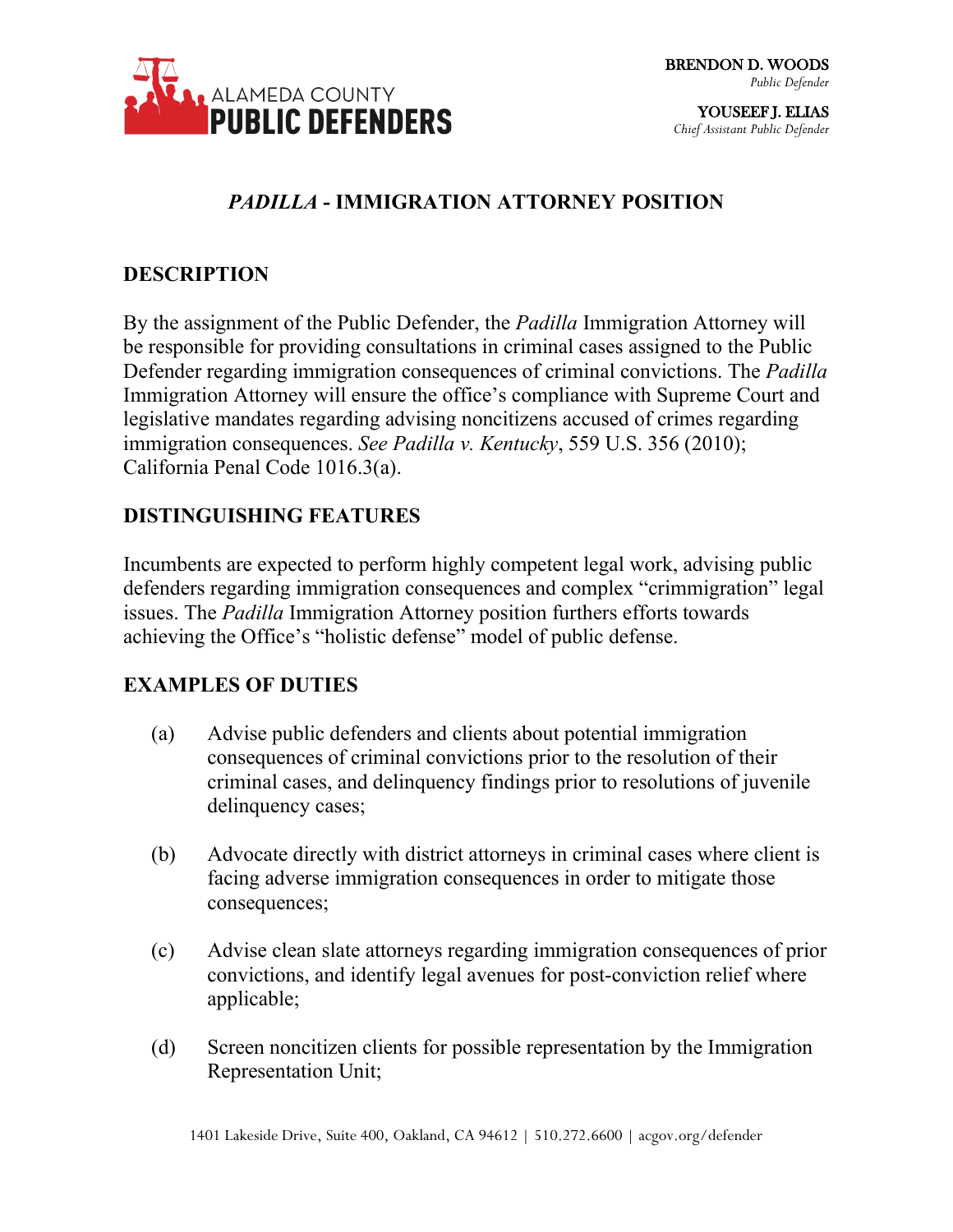- (e) Monitor law enforcement compliance (Police, Sheriff, Probation, etc.) with state laws related to immigration enforcement (ie: SB 54) compliance) and identify potential violations;
- (f) Advocate on behalf of noncitizen clients amongst actors in the Alameda County criminal legal system, including judges, prosecutors, probation officers, and other service providers;
- (g) Conduct initial intake interviews with potential clients and initial investigation to determine whether clients are eligible for public defender immigration services and immigration relief;
- (h) Provide screening and brief advice to individuals regarding postconviction relief options for vacating, modifying, reducing, reclassifying prior convictions in order to mitigate or avoid immigration consequences;
- (i) Develop training and educational materials to keep public defenders upto-date on key crim/imm concepts and office *Padilla* protocols, including annual office-wide mandatory immigration training;
- (j) Stay abreast of rapidly changing crim/imm related case law coming out of the Supreme Court, U.S. Court of Appeals for the Ninth Circuit, Board of Immigration Appeals, and other relevant authorities.

### **MINIMUM QUALIFICATIONS**

• Current active membership and good standing with the California State Bar

### **PREFERRED QUALIFICATIONS:**

- 5 or more years removal defense experience, including detained removal defense, or related "crimmigration" experience, including providing consultations to criminal defense attorneys pursuant to *Padilla v. Kentucky.*
- Experience advising criminal defense attorneys as to immigration consequences of criminal convictions